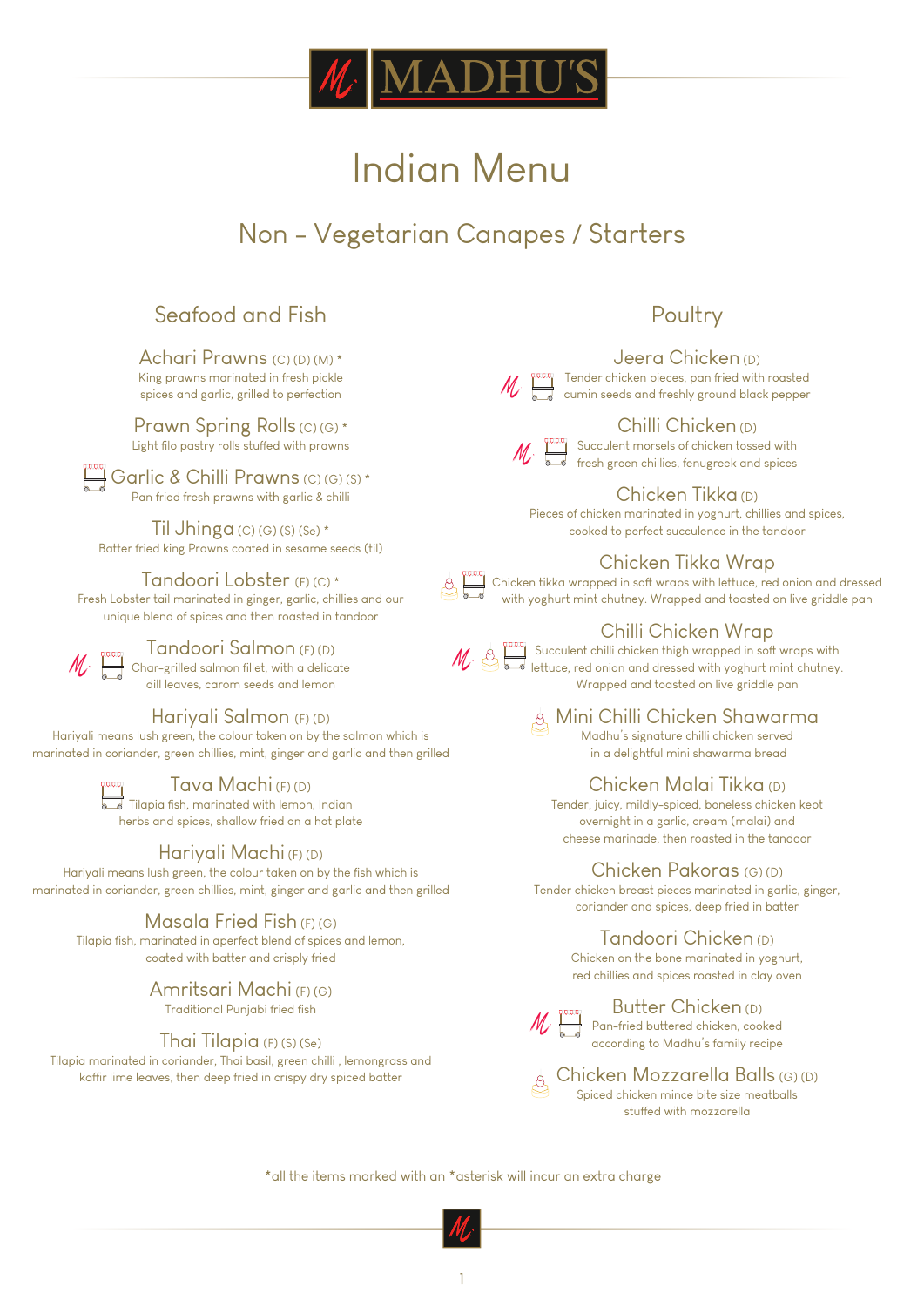

# Non - Vegetarian Canapes / Starters

# Poultry

Chicken Samosas (G) Triangular shaped filo pastry filled with spicy minced chicken, then deep-fried for crispiness

**Murgh ke Parchay (D)** Spicy grilled mini chicken strips served on skewers

Amritsari Chicken (D) Spiced and lemon based chicken thigh pieces made in traditional red marinade and then roasted to perfection

# Lasooni Murg Tikka (D)

Chicken tikka marinated in a spicy garlic marinade

Gilafi Kebab (D) Mince chicken kebab cooked with diced capsicum

Achari Murg (D) (M) Chicken marinated in pickling spices and roasted in Tandoor

# Hariyali Murgh (D)

Hariyali means lush green, the colour taken on by the chicken which is marinated in coriander,green chillies, mint, ginger and garlic and then grilled

#### Duck Salad (M) (S) (Se) \*

Delicately spiced shredded duck in sweet tangy sauce served with mixed baby leaf and rocket salad with fresh mango, red chilli,mustard cress and pomegranate

#### Tandoori Duck with Date & Tamarind chutney (D) \*

Duck breast made with traditional north Indian tandoori marinade served with a sticky sweet tangy tamarind and date chutney

# Meat

Meat Samosas (G) Triangular shaped filo pastry filled with spicy minced lamb keema, then deep-fried for crispiness

> Ragrah Boti (D) Succulent morsels of lamb, marinated in freshly cracked black pepper, lemon and chilli

#### Seekh Kebabs (D)

Juicy mouth-watering kebabs, prepared from home-ground lamb tenderloin, blended with fresh herbs and spices, cooked to perfect succulence in the tandoor

Tandoori Lamb Chops (D)

Tender spring lamb chops marinated in aspecial blend of spices,cooked on skewers in the tandoor

> Mini Lamb Burgers (G) (D) Miniature spicy lamb burgers served with lettuce and mint mayonnaise / ketchup

Keema Tartlet (G) (D)  $\mathcal{B}$  Spicy minced lamb topped with mash potato baked in a shortcrust pastry



Minced lamb kebabs in soft wrap with iceberg lettuce and onion, drizzled with yogurt mint sauce

> Shammi Kebabs (G) (E) Lamb mince blend with channa dall and spices to make the traditional shammi kebab

Kofta Wraps (G) (D)

Lamb Galouti Kebabs (D)

Spiced lamb mince blended to a pate consistency and served in bite size patties with or without a pranthas

#### Keema Pau (G) (D)

Traditional spicy minced lamb served in street food style mini pau buns with chopped red onion and lettuce

Robata Lamb Chops (D) \* New Zealand lamb chops marinated in a special blend of spices,cooked on the Robata Grill

Malai Robata Lamb Chops (D) \*

 $\|\circledast\|$  New Zealand lamb chops marinated in a cream cheese, yoghurt and spices ,cooked on the Robata Grill

# Nyama Choma

Succulent spring lamb ribs marinated in chilli and fresh lemon juice, grilled to perfection

#### Venison Seekh Kebab (D) \*

Locally sourced minced venison, blended with fresh herbs and spices, cooked to perfect succulence in the tandoor

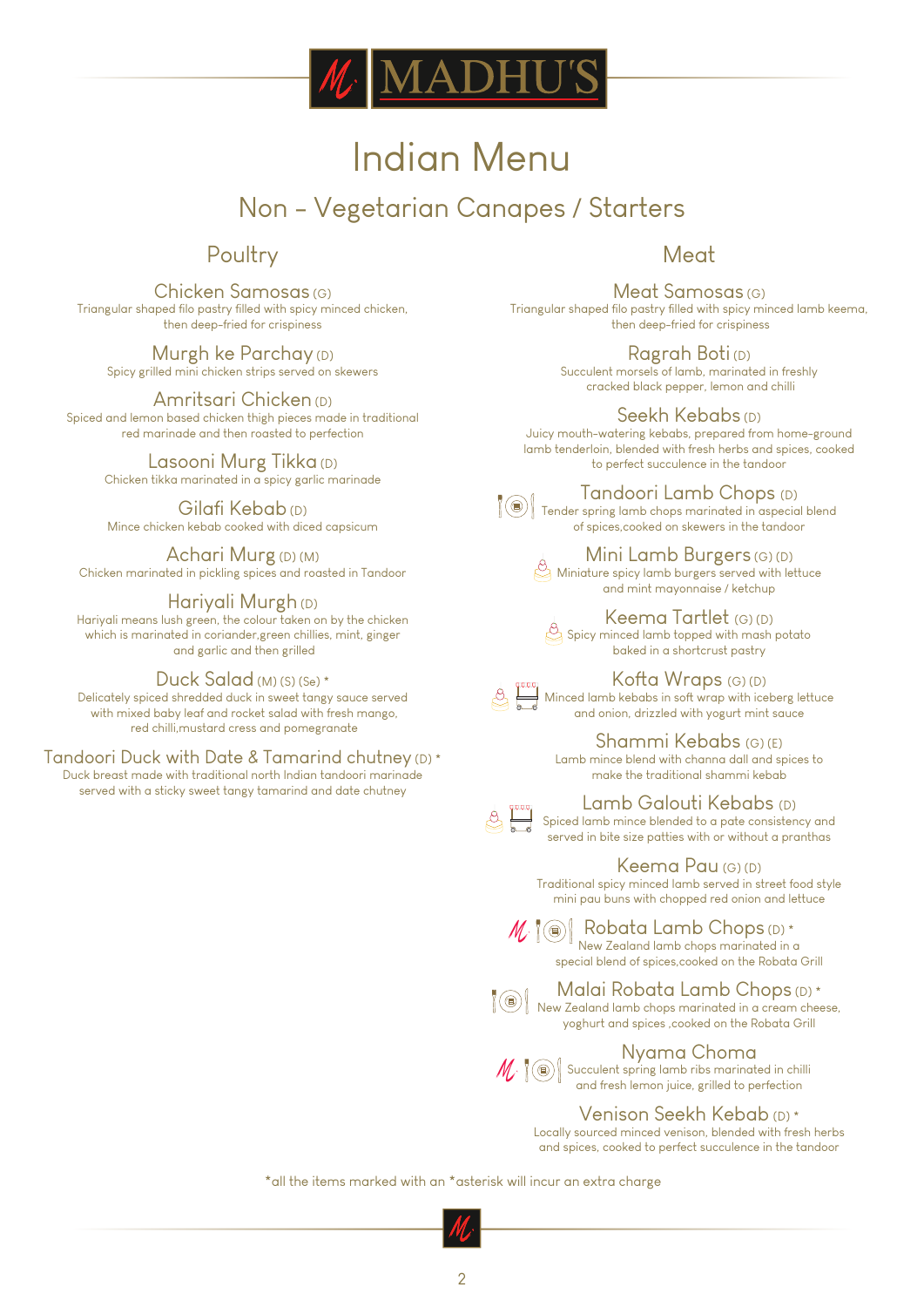

# Indian Menu Vegetarian Canapes / Starters

Achari Paneer (D) (M) Home-made Indian cottage cheese, marinated with pickling spices, yoghurt, ginger, garlic, red chillies and spices, then cooked in the tandoor

 $\frac{1}{\sqrt{2}}$ , Achari Paneer with Mango Salsa (D) (M) Bite size Achari paneer cubes topped with sweet and spicy mango salsa on spoons

Ajwain Puff  $(G)(D)(M)$ Ajwain puff pastry served with cream cheese and classic Indian pickle

Baigun Bhartha Tart with Goats Cheese (G) (D) Smoked and spiced aubergine puree topped with goats cheese and baked in spinach shortbread pastry

Vegetable Gyozas (G) (S) (Se) Vegetable filled dumplings made with celery, carrots, chives, potatoes and served with a soy, honey and chilli dip

Paneer Tikka Wraps (G) (D) Madhu's paneer tikka served with mint mayonnaise

and iceberg lettuce in a soft wrap

Vegetable Shammi Kebabs (G) (D)

Small fried medallions of carrots, peas, caulifiower, sweet corn, cabbage, paneer, spices all blended together to give you a tasty melt in your mouth texture

> Vegetable Hakka Noodles (G) (S) (Se) The classic Indo Chinese dish served in a small bowl and fork

> > Mushroom Vol en Vont (G) (D)

Creamy mushrooms in a fiaky puff pastry base served hot or cold

# Mango Salsa Toast (G) (D)

 $\mathcal{A}$   $\beta$  A fusion of Peruvian and Indian flavour come alive on a crunchy toast. Made using fresh mango, pomegranate, peppers and red onion

# Aloo Papri Chaat (G) (D)

A refreshing, crunchy combination of fried wheat crisps (papri), boiled potato cubes, chickpeas and chopped onion in a fresh mint and tangy tamarind sauce, garnished with fresh coriander, served cold

# Aloo Tikki (G) (D)

Authentic fried potato cakes, lightly spiced, fiavoured with pomegranate seeds topped with yoghurt, chickpeas and sweet and sour tamarind sauce

Batata Wara (M)

Spiced mashed potato dumplings fried crisp in a spicy gram fiour xbattar

Vegetable Bhajia (G)

Choice of potato, onion, caulifiower, chillies or aubergine deep fried with a spicy gram fiour batter

Aloo Lasan Bhajia (G) Potato slices deep fried with garlic & spicy gram flour batter



Gobi Surkh Angaar (G) (S) Crispy fried caulifiower and broccoli tossed in chilli and garlic sauce

Palak & Corn Pakoras (G) Fresh spinach and kernels dipped in a spicy gram fiour batter and deep fried

Paneer & Dal Tartlet (G) (D)  $\bigotimes$  Crisp miniature short crust pastry filled with spiced spinach

and paneer, makhni dal topped with cheese



Papadom Bhel Puri (G)

Mumbai style tangy and crispy canapé made with potatoes, puffed rice, served and on a mini papadom, with coriander and tamarind sauce

Mixed Punjabi Style Pakora (G)  $\mathscr{G}$ 

Traditional Punjabi recipe of potato, spices, spinach and onions mixed into gram fiour batter, deep fried

# Paneer Pakoras (G) (D)

Indian fresh cottage cheese cubes deep fried in spicy gram fiour batter

# Hara Bhara Kebab (G) (D)

Coin shaped kebab made with Indian cottage cheese, spinach, green peas and fenugreek fiavoured with coriander

# Hara Bhara Balls (G) (D)

 $\hat{\mathcal{B}}$  Small bite size balls made from Indian cottage cheese, spinach, green peas and fenugreek flavoured with coriander

# Paneer Tikka (D)

Home-made Indian cottage cheese, cubed and marinated with yoghurt, ginger, garlic, red chillies and spices, then cooked in the tandoor



Chilli Paneer (G) (D) (S)

Indo-oriental style of tossing cubes of Indian cottage cheese (paneer), onion, green chillies and peppers in tangy sauce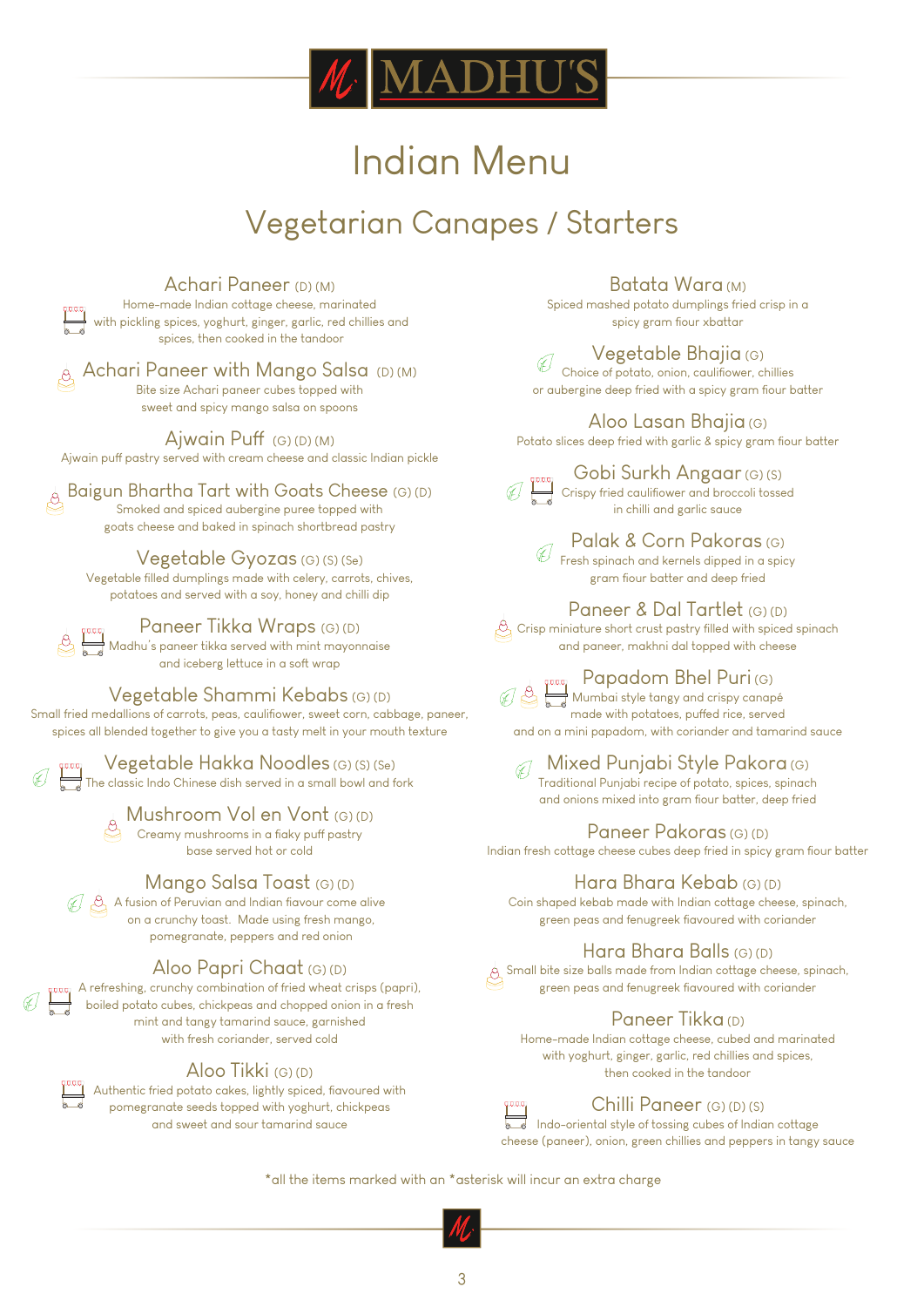

# Vegetarian Canapes / Starters



Garlic & Chilli Mushrooms (D) Button mushrooms pan fried in butter with garlic & chilli

Kachori - Peas (G) (M) (Se) Traditional round kachori stuffed with spiced green peas<br>Traditional round kachori stuffed with spiced green peas

### Mogo Fried

 $\mathscr G$  Fresh cassava chips deep-fried and seasoned with red chilli fiakes

Lightly fried cassava tossed with cumin seeds and ground black pepper

Mogo Jeera

# Chilli & Garlic Mogo

 $\bigcirc$  Fresh cassava deep-fried and tossed with chilli & garlic

# Jaipuri Bhindi

 $\begin{equation} \begin{array}{ll} \mathcal{L} & \mathcal{L} & \mathcal{L} & \mathcal{L} \ \mathcal{L} & \mathcal{L} & \mathcal{L} \end{array} \end{equation}$ spices finished with chaat masala

# Ragra Soya Tikka (G) (D) (S)

Soya pieces marinated in yoghurt, ginger, garlic and spices, then cooked in the oven

# Pani Puri (G)

Hollow puri, deep-fried crisp and filled with a mixture of fiavoured water, tamarind chutney, chilli chaat masala, potato and chickpeas

# Dahi Puri (G) (D)

Beetroot and spinach hollow puri, deep-fried crisp  $\overline{\overline{\phantom{a}}}$  and filled with a mixture of yoghurt fiavoured water, tamarind chutney, chilli, chaat masala, potato and chickpeas

# Pilli Pilli Boga (G)

 $\overline{\overset{\circ}{\mathcal{C}}}$  A crispy-fried, colourful combination of aubergine, cauliflower, mushrooms, baby corn and peppers, fiavoured with garlic andginger

Vegetable Cocktail Samosas (G) Triangular shaped filo pastry stuffed with spiced potato and vegetables, deep fried

# Vegetable Spring Rolls (G)

Finger shaped spring rolls filled with mixture of potatoes and green peas

# Palak Patta Chaat (G) (D)

British marsh samphire and baby spinach leaves, marinated with chilli, turmeric and fresh coriander. Crisp fried in a chickpea fiour coat and served drizzled with yoghurt and chutneys, topped with sev and pomegranate



### Samosa Chaat (G) (D)

Khasta samosa served hot on a bed of spiced chickpeas and drizzled with yoghurt and chutney

# Cocktail Khasta Samosa (G) (D)

 $\overline{\mathcal{A}}$  Cocktail bite size Punjabi shortbread pastry filled with potatoes and peas spiced with coriander and cumin

# Punjabi Khasta Samosa (G) (D)

 $\lceil \langle \textcircled{\textcircled{\textcirc}} \rangle \rceil$  Traditional Punjabi style samosa with shortbread pastry filled with potatoes and peas spiced with coriander and cumin

> $\mathcal{A}$  Palak and Corn Pakoras (G) Fresh spinach and corn kernels dipped in a

spicy gram flour butter and deep fried

# Khasta Aloo Chaat (G)

 $\mathscr{\mathscr{C}}$  Papri topped with tambourin potatoes and chickpeas dressed with pomegranate and a touch of mint chutney

# Mini Dosa (M)

A crispy crepe made from rice and lentil batter stuffed with a spiced potato filling served with coconut chutney

# Mini Uttapam (M)

Savoury pancake topped with red onion, mixed peppers, coriander and fresh chilli served with a coconut chutney

\*all the items marked with an \*asterisk will incur an extra charge

4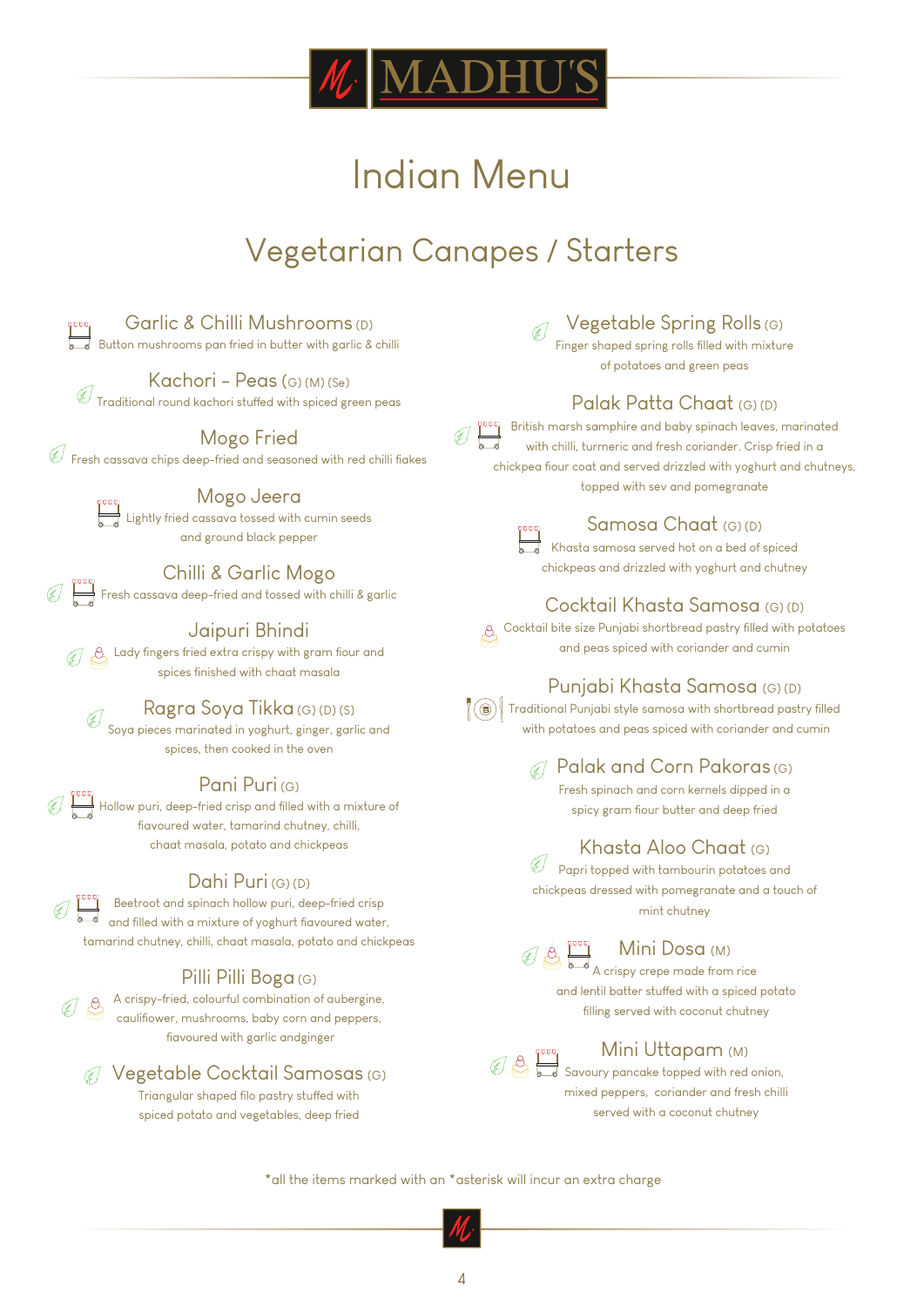

# Non - Vegetarian Main Courses

# Seafood and Fish

# King Prawn Masala (C) (D) \*

An exotic preparation of king prawns, cooked in a rich masala gravy with its blend of spices distinctively flavoured with carom seeds (ajwain)

# Makhani King Prawn (C) (D) (N) \*

King prawns cooked enriched with butter (makhani), cream, cashew nut paste, aromatically spiced with cardamom and cinnamon

# King Prawns in Moilee Sauce (C) (M) \*

King prawns simmered in a delicate south Indian sauce consisting of coconut cream and tempered spices of curry leaves and mustard



# Madhus Maachi (F) \*

 $M \leftarrow \frac{1}{2}$  Large whole seabass in an onion and carom seed marinade

# Masala Fish (F) (D) \*

 $\mathscr{M}_{\ell^*}$  Fillet of tilapia cooked with great care with Madhu's unique masala sauce, flavoured with roasted cumin seeds

#### Red Snapper in Moilee Sauce (F) (M) \*

 $M$ . Fillets of red snapper cooked to perfection in a light delicate coconut south Indian sauce

# **Poultry**

Murg Methi (D)  $M<sub>c</sub>$  Chicken pieces simmered to succulence with fresh and dry fenugreek (methi), in a traditional savoury Punjabi sauce

Karai Murg (D) Chicken cooked in spicy fragrant thick gravy, finished in the traditional Indian wok (karahi)

Palak Murg (D) Succulent chicken cooked with garden fresh spinach (palak)

# Chicken Tikka Masala (D)

Tender chicken, marinated in yoghurt and spices, cooked to silky succulence in the tandoor, then simmered in a vibrant-red masala sauce

# Karela Chicken (D)

 $M<sub>c</sub>$  Chicken simmered on-the-bone in a blend of spices and India's bitter gourd (karela) resulting in an authentic unique taste

# Makhani Chicken (D) (N)

Chicken pieces simmered to succulence in a mild gravy, enriched with butter (makhani), cream and aromatically spiced with cardamom and cinnamon

# Murgh Kofta Curry

Delicately spiced minced chicken meatballs made with a hint of cardamom in a thin but fiavoursome sauce

# Makhani Murgh Koftay (D) (N)

Chicken meatballs made in a mild gravy enriched with butter, cream and cashew nut paste and aromatically spiced with cardamon and cinnamon

# Machuzi Kuku (D) M Madhu's signature chicken curry dish

made using our own blend of Masalas

Saag Murg (D) Chicken cooked with fresh mustard leaves

# Mughlai Chicken (D) (N)

Traditional chicken dish made in a rich creamy sauce with almonds & cashews

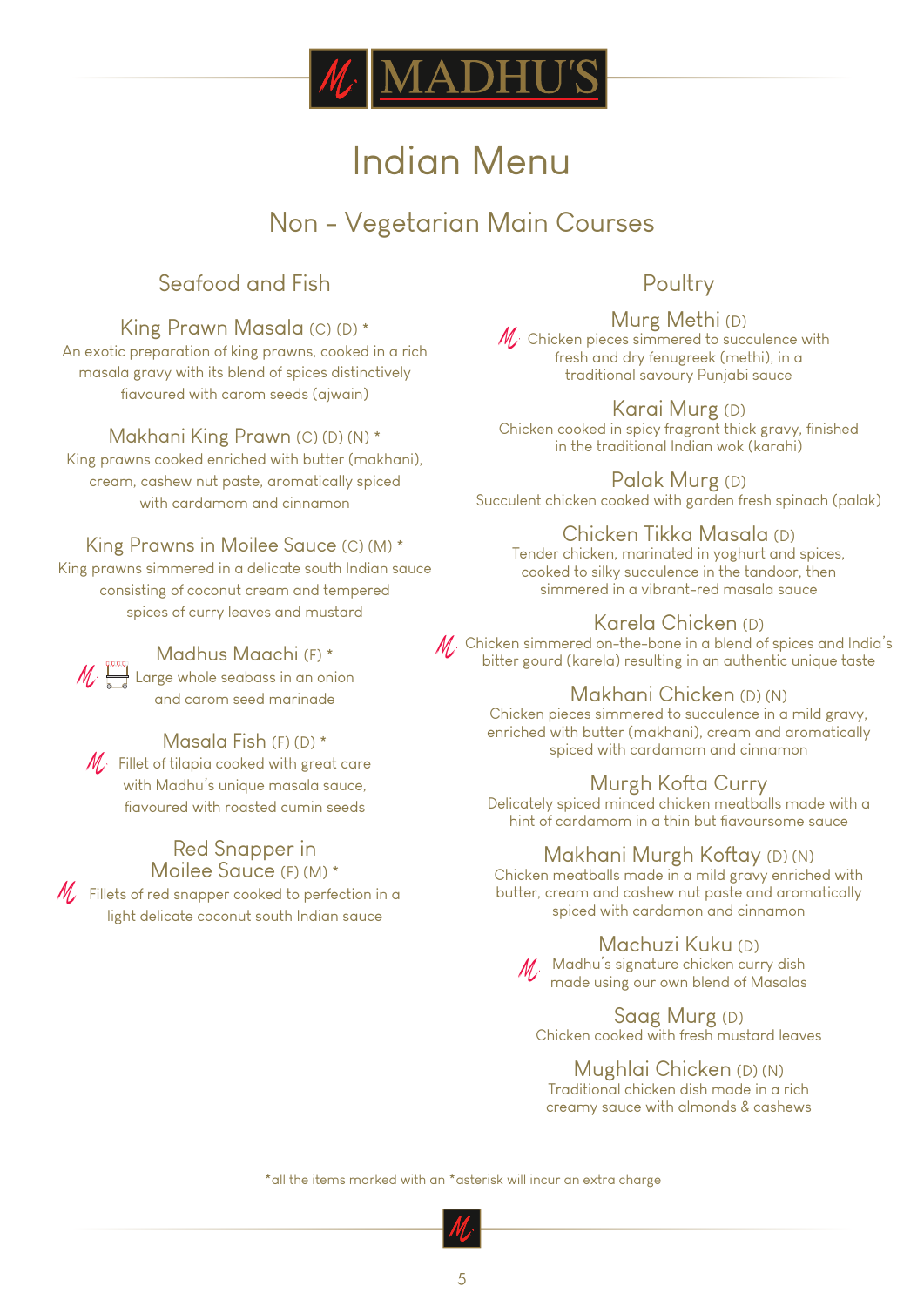

# Non - Vegetarian Main Courses

Meat

# Karai Gosht (D)

Hot and spicy lamb cooked in a sauce with tomatoes & onions, ginger and garlic. Cooked in the traditional Indian wok (karahi)

# Palak Lamb (D)

Lamb cooked in savoury spices and finished with garden fresh spinach

# Rogan Josh (D)

Tender pieces of lamb, cooked with fresh ground roasted spices, onions and bell peppers

# Hadi Keema (D)

 $\mathcal{M}^{\cdot}$  Minced lamb cooked with lamb bone and marrow. Cooked using a recipe handed down from our forefathers

# Keema Mutter (D)

Minced lamb and green peas (mutter) seasoned with cardamom and fiavoured with fenugreek leaves cooked in traditional style

# Masala Lamb (D)

Tender lamb pieces (off the bone) slow- cooked to gentle tenderness in an onion, tomato, ginger and garlic masala

# Methi Lamb (D)

Lamb cooked in a masala sauce seasoned with fresh and dry fenugreek

# Quail Egg Nargisi Kofte (D) (E) \*

 $M$  Lamb meatballs stuffed with whole quail eggs, cooked in light curry sauce

# Kofta Curry

Delicately spiced minced lamb meatballs made with a hint of cardamom in a thin but flavoursome sauce

# Bhuna Gosht (D)

Spring lamb cooked either on or off the bone in a traditional thick sauce

Saag Gosht (D) Spring lamb cooked using fresh spinach sauce

# Boozi Bafu (D)

 $M$ . Madhu's signature dish, lamb chops made in a rich dark masala sauce

# Achari Gosht (D) (M)

Authentic lamb dish made using pickling spices

# Sikandari Raan \*

 $\begin{array}{\} \begin{array}{\} \end{array}$  Whole leg of spring lamb, marinated for 24 hours and then slow cooked in oven. Traditionally served on a bed of yakni pillau

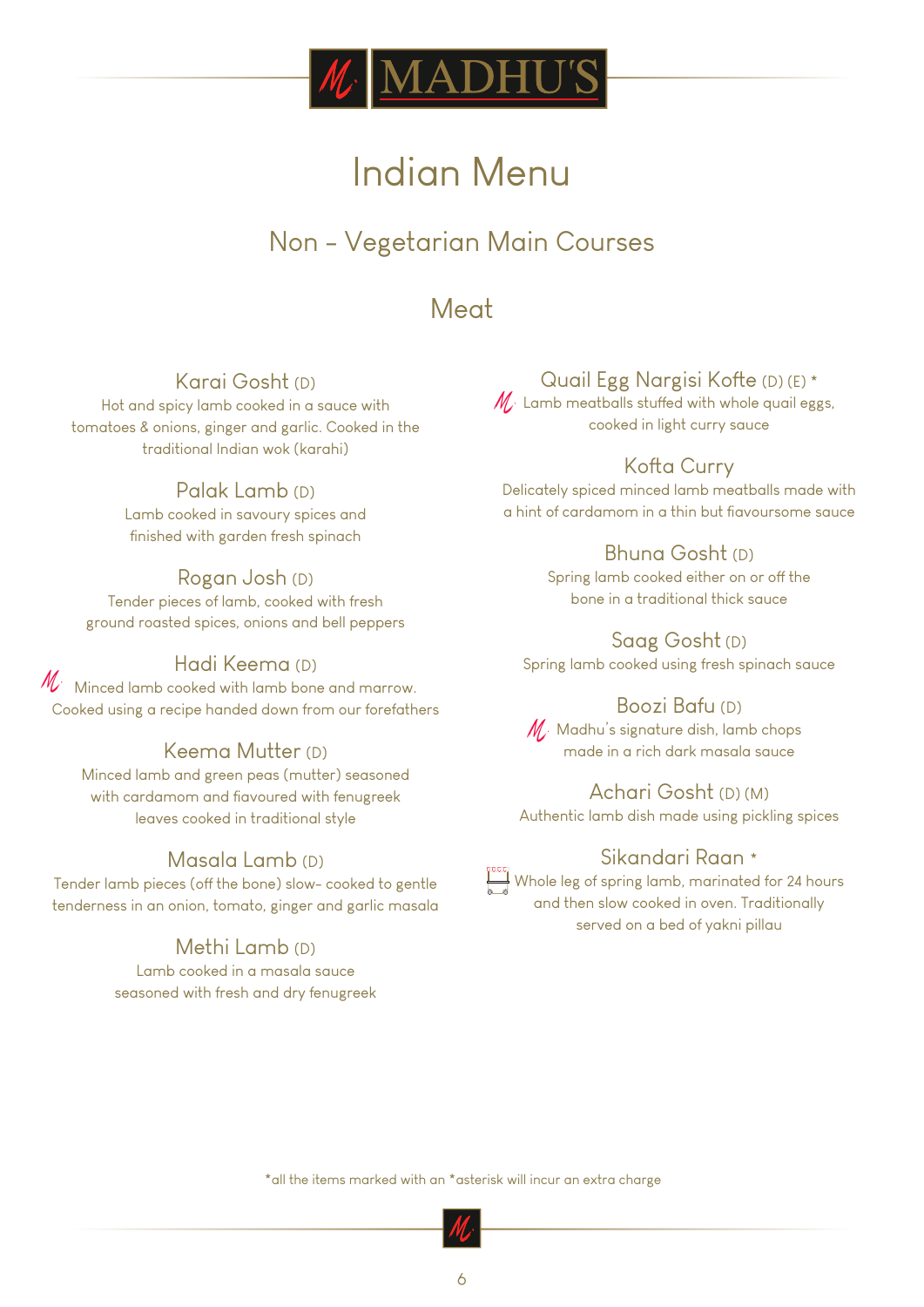

# Vegetarian Main Courses

Achari Aloo (D) (M)  $\hat{\mathcal{H}}$  New potatoes cooked in light sauce, flavoured with pickle-based achari masala

Aloo Chollay (D)

6F 1 Chick peas and potato cooked with tomatoes, garlic and ginger, fiavoured with our own aromatic handground garam masala

> Aloo Gobi (D)  $\mathcal{F}$  Potato and caulifiower cooked in its own steam in an enclosed dish, lightly spiced

Aloo Mutter (D) Potatoes and fresh green peas in light runny gravy

Aloo Raviya (D) 4 Another Madhu's speciality, baby aubergine stuffed with roasted spices and new potatoes, slowbaked

Dum Aloo (D) (M) Potato cooked with tomatoes and seasoned with mustard seeds

Karela Aloo (D) Madhu's family dish, a combination of bitter gourd (karela) and potatoes flavoured with pomegranate

Saag Aloo (D) Diced potatoes cooked with fresh spinach, enhanced with crushed black peppercorns

Palak Paneer (D) Home-made Indian cottage cheese simmered in light spicing and garden fresh spinach

Palak Corn (D)  $\operatorname{\widetilde{\mathbb{C}}}$  Home-made Indian cottage cheese simmered in light spicing and garden fresh spinach

Mutter Paneer (D) Indian cottage cheese cubes cooked with fresh and dry fenugreek (methi), in a traditional Punjabi sauce

Makhani Paneer (D) (N) Indian cottage cheese simmered to succulence in a mild gravy, enriched with butter (makhni), cream and aromatically spiced with cardomen & cinnamon

Malai Kofta (D) (N) Dumplings of fresh cottage cheese in a creamy gravy

Paneer Jalfrezi (D) Cubes of Indian cottage cheese, mixed peppers, cooked in a masala sauce, fiavoured with fresh coriander

Paneer & Mutter Bhurji (D) Grated paneer and green peas cooked in a light masala with cumin seeds

Navratan Korma (D) (N) Combination of nine vegetables carrots, beans, mushrooms, courgettes, caulifiower, pumpkin, potatoes, tomatoes and onions cooked in thick cashew nut gravy and enhanced with dry fruits and lotus seeds

Vegetable Kofta Curry (D) Mixed vegetable dumplings, deep fried served in an onion, tomato, ginger and garlic masala sauce

Mixed Vegetable Jalfrezi (D) Potatoes, carrots, mix pepper, baby corn, and cauliflower fried in a pungent coriander flavoured thick sauce

> Baingan ka Bhartha (D) Roasted aubergines mashed and cooked in a spicy tomato & onion masala sauce

Palak Chollay (D)  $\mathscr{G}$ Chick peas made in fresh spinach

Methi Gobi (D)  $\mathscr{F}$  Fresh fenugreek leaves and caulifiower combined together in a unique style

Bhindi Masala (D)  $C\overline{\mathscr{C}}$  Fresh okra sautéed with dry-roasted spices, onion and diced tomato enriched with dry pomegranate seeds

Masala Tinda (D)  $C_{\text{max}}$  Small round marrow vegetable cooked in a rich masala sauce

Punjabi Kadhi (D) (M)

Traditional north Indian kadhi sauce made from gram fiour and sour yoghurt with punjabi pakoras. Tempered with mustard seeds, curry leaves, cumin and red chilli

Asparagus in Moilee Sauce (M) Asparagus simmered in a delicate south Indian sauce consisting of coconut cream and tempered spices of curry leaves and mustard

Makhani Dal (D)

Black urid lentils, stirred over a slow fire for many hours, until creamy and irresistible, especially with their flavour of green cardamom

> Rajmah (D) Traditional red kidney bean curry

Tarka Channa Dal (D)  $\mathscr G$  Traditional yellow lentil (masoor) flavoured with crisply-fried

garlic and onion (the tarka) tempered with asafoetida and cumin

Dal Maharani (D)  $\mathcal G$  Urid dal and kidney beans mixed to make this rich and creamy dal

> Dal Amritsari (D)  $\mathscr{F}$  Urid dal made using traditional regional recipe

Soya Mutter (S)  $\mathscr{G}$  Soya bean nuggets made with green peas using traditional light curry sauce

Soya Keema (S)  $C \nsubseteq$  Soya mince made with traditional thick sauce and dry roasted spices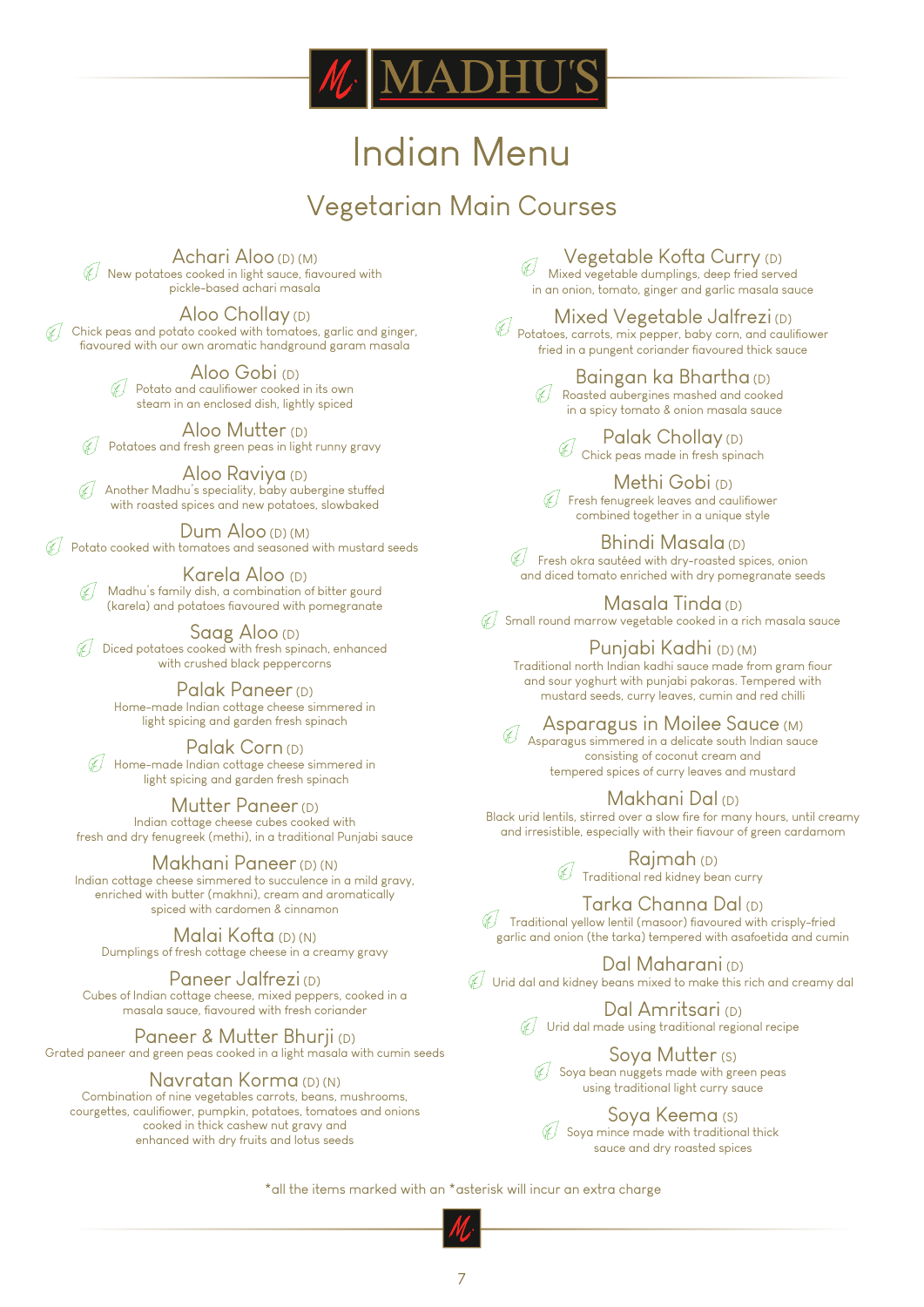

# **Rice**

# Seafood

King Prawn Biryani (D) \* Traditional aromatic rice preparation, basmati rice cooked with prawns, roasted whole spices and flavoured with kevra mace and saffron

# **Poultry**

### Chicken Biryani (D)

Traditional aromatic rice preparation, basmati rice cooked with chicken, roasted whole spices and flavoured with kevra mace and saffron

#### Chicken Pillau (D)

Traditional chicken rice dish made with whole roasted spices, fiavoured with cracked black pepper

# **Meat**

#### Lamb Biryani (D)

Traditional aromatic rice preparation, basmati rice cooked with lamb, roasted whole spices and fiavoured with kevra, mace and saffron

#### Lamb Pillau (D)

Traditional Lamb rice dish made with whole roasted spices, flavoured with cracked black pepper

#### Seena Pillau (D)

Traditional rice dish using spring lamb ribs and whole spices

# Vegetarian

Vegetable Biryani (D) Vegetables and basmati rice cooked with roasted whole spices and flavoured with kevra, mace & saffron

#### **Truffie Rice**

 $\mathscr{F}$  Basmati rice made into a pillau using black truffies imported from Italy, France and the Middle East

# Badam & Cashew Rice (N)

Plain pillau rice cooked with badam and cashew nuts

Jeera Rice  $\mathscr{\widehat{H}}$  Basmati rice flavoured with cumin seeds

Rice Pillau  $\mathscr{\mathscr{C}}$  Basmati rice fiavoured with fresh green peas and flavoured with cumin seeds

> Saffron Rice Basmati rice seasoned with saffron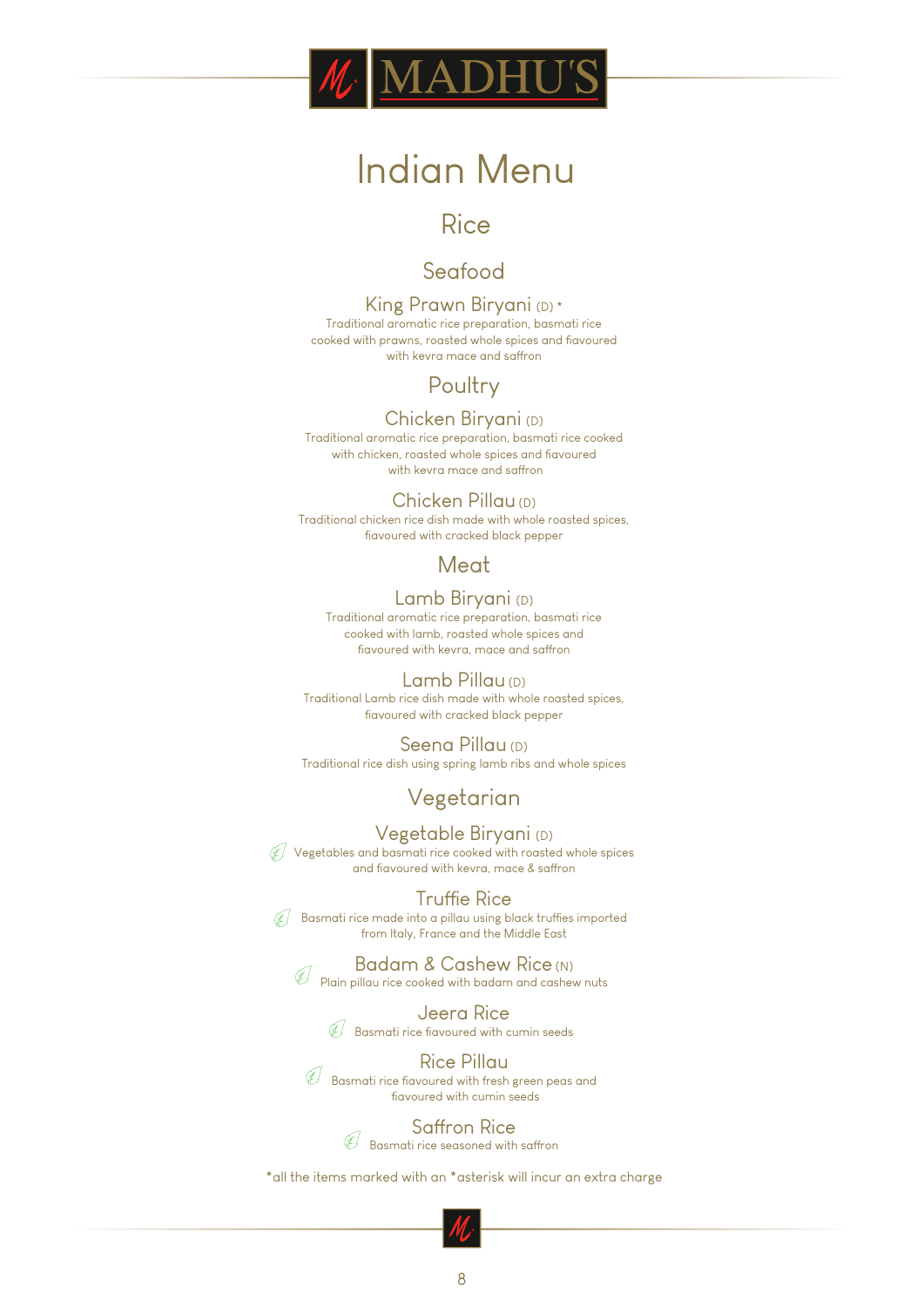

# Bread

Bhaturas (G) (D) Crispy leavened bread which is deep fried

Puris (G) Unleavened bread which is deep fried

Palak Puris (G)  $\overline{\mathscr{C}}$  Unleavened bread made with spinach purée which is deep fried

Methi Naans (G) (D)  $\widehat{\mathscr{G}}$  Leavened bread with fenugreek baked in the tandoor

Tandoori Naans (G)  $\mathscr{\widehat{H}}$  Leavened white-fiour bread cooked in clay oven

Lachedar Parathas (G) (D) Wheat flour dough rolled into several layers using butter and then cooked in a tandoor

### Palak Parathas (G) (D)

Spinach purée infused dough rolled out using butter and then cooked on a tava

#### Beetroot Parathas (G) (D)

Beetroot purée infused dough rolled out using butter and then cooked on a tava

#### Plain Parathas (G) (D)

Wheat flour dough rolled using butter and then cooked in a tava

# Roomali Roti (G)

 $\widetilde{\mathscr{C}}$  Dough made from plain fiour tossed and stretched out thin cooked on an upside down wok

Makki ki Roti (D) Traditional Punjabi corn bread made on tava

Garlic Naan (G) (D) Leavened bread made with plain flour and garlic baked in tandoor

# Garlic & Chilly Naan (G) (D)

Leavened bread made with plain flour and garlic and chillies baked in tandoor

# Raita

Aloo Raita (D) Yoghurt made with new potatoes

Bhallay Raita (G) (D)  $\mathscr{\mathscr{C}}$  Yoghurt made with doughnut shaped lentil mixture

G Cucumber & Jeera Raita (D) Freshly-made yoghurt flavoured with cucumber and roasted cumin

Cucumber & Pudina Raita (D)

Yoghurt made with cucumber and a hint of fresh mint

67 Onion & Cucumber Raita (D) Yoghurt with onion and cucumber

Boondi Raita (D)

Freshly-made yoghurt flavoured with cumin and ground blackpepper with tiny crisp gramfiour puff-balls

6 Tomato & Cucumber Raita (D) Yoghurt made with fresh tomatoes and cucumber

### Kachumber Raita (D)

 $F$  Freshly made yoghurt with chopped onion, tomatoes and cucumber

# Carrot, Cucumber,Fresh Mint & Pomegranate Raita (D)

Fresh grated vegetables mixed with thick homemade yoghurt delicately spiced with dry roasted cumin